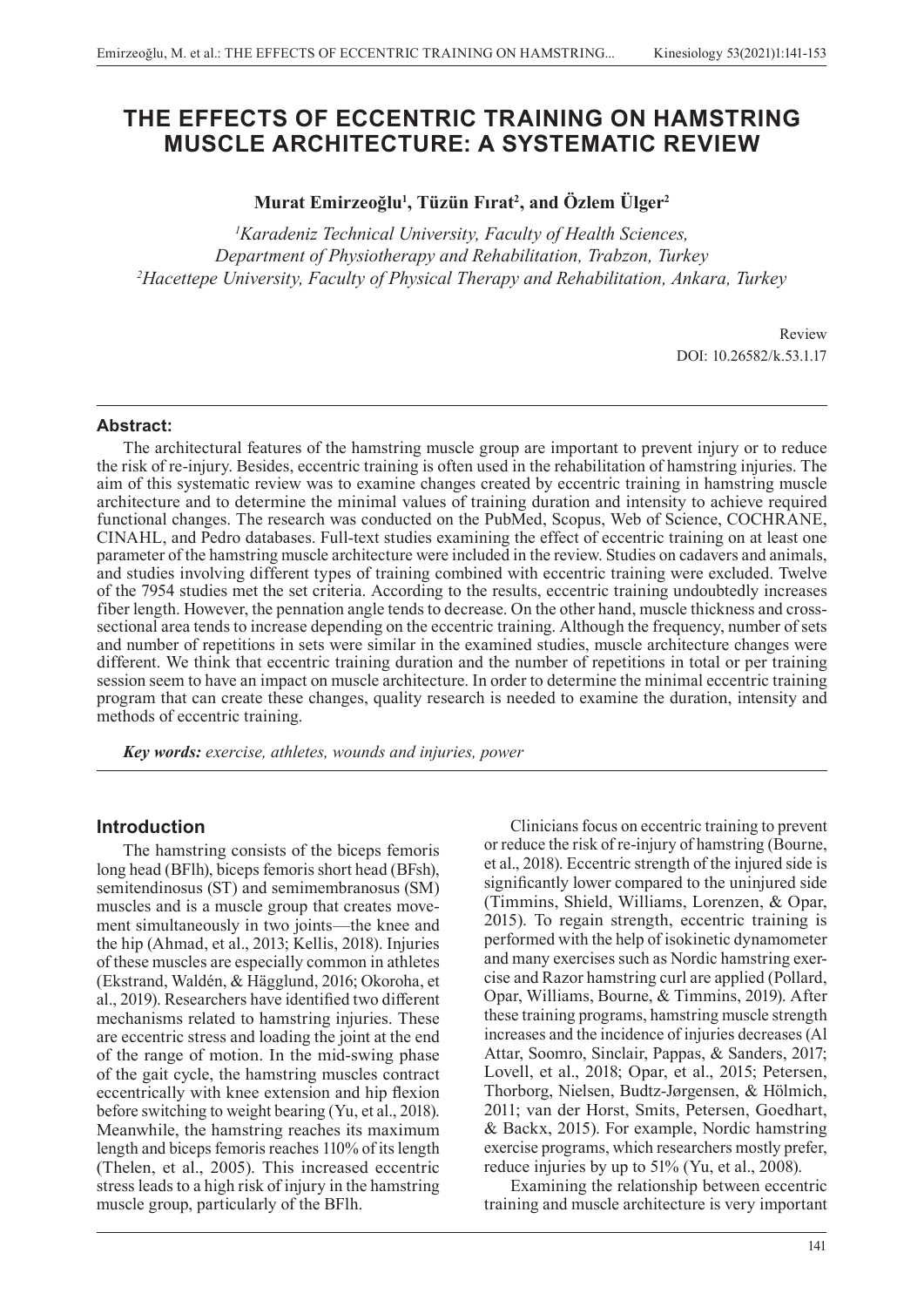to understand hamstring injuries. The term 'muscle architecture' is used to describe the configuration of fibers, and this is an important functional and biomechanical determinant of force generation and speed of muscle tendon unit and contains information on the anatomic properties of the muscle, such as the fiber length (FL), pennation angle (PA), muscle thickness (MT) and cross-sectional area (CSA) (Lieber, 2010). Changes in these characteristics are associated with the risk of muscle injury (Timmins, et al., 2016a). When the BFlh muscle has a history of injury, it has been shown to have low FL and high PA compared to the uninjured side (Timmins, et al., 2015). Eccentric training, which is one of the important parameters of injury, causes changes to these muscle architecture parameters (Bourne, et al., 2017; Duhig, et al., 2019). Examining these changes contributes to the prevention of injuries and helps clinicians to develop strategies (Ribeiro-Alvares, Marques, Vaz, & Baroni, 2018).

There is no consensus in literature about duration, frequency, and the number of sets and repetitions of eccentric training. This is also valid for the minimum training criteria that may lead to changes in muscle architecture. The aim of this systematic review was to examine the changes created by eccentric training on muscle architecture and to determine the minimal values for duration and intensity of training which can provide functional changes. Current: COHRANE

|  |  |  |  | Table 1. Search strategy keywords |
|--|--|--|--|-----------------------------------|
|--|--|--|--|-----------------------------------|

| Group 1              |     | Group 2         |
|----------------------|-----|-----------------|
| architecture         |     | hamstring       |
| fiber length         |     | biceps femoris  |
| pennation angle      | and | semitendinosus  |
| cross sectional area |     | semimembranosus |
|                      |     | eccentric       |
|                      |     | nordic          |

### **Methods**

The experimental approach encompassed a 3-step method: 1) literature search, 2) study selection, and 3) assesment of methodological quality

In the process of this review, the rules for the Preferred Reporting Items for Systematic Reviews and Meta-Analyzes (PRISMA) were applied. A protocol was registered in the International Prospective Register of Systematic Reviews, PROSPERO (CRD42019133815).

#### **Literature search**

For this systematic review, the PubMed, changes created Scopus, Web of Science, COCHRANE, CINAHL and Pedro databases (1967-2019) were searched. The latest search was completed on March 31, 2019. Two different keyword sets were identified for the search. Keywords in group 1 were combined with



*Figure 1. Diagram of the strategy used for study inclusion.*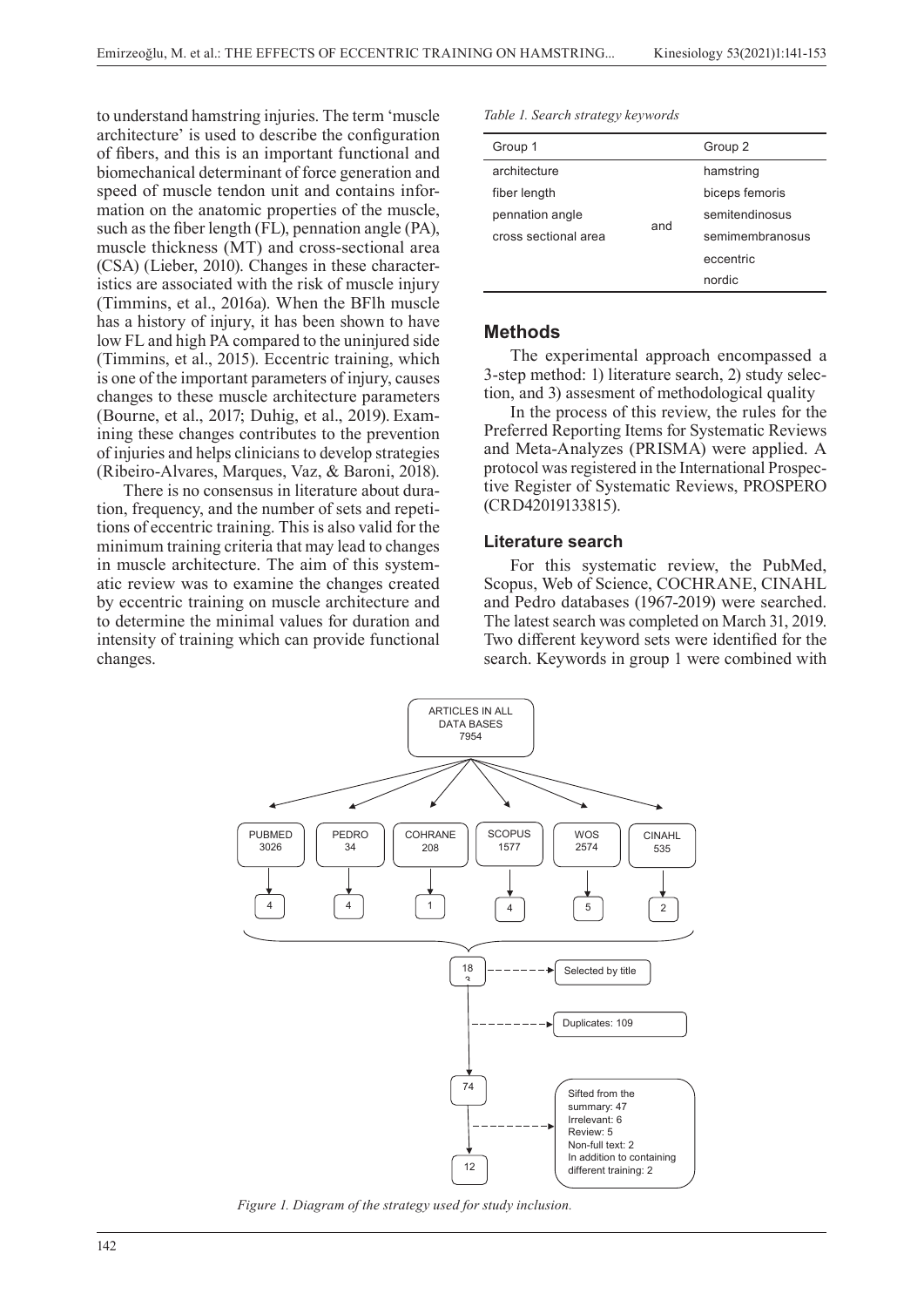words in group 2 using conjunction "and". In this way, 24 different searches were performed in each database. The search strategy was determined by all researchers (Table 1).

#### **Study selection**

The studies, which included eccentric training for any of the muscles of the hamstring muscle group, examined at least one parameter of muscle architecture, written in English or Turkish, and published in full text were included in the review. Studies on cadavers and animals and involving additional training to eccentric training were excluded from the review. The researchers decided by consensus which articles should be included.

The titles of the studies were examined, and suitable articles were selected. Subsequently, articles from six databases were collated to eliminate duplicates. The remaining articles were reviewed according to the inclusion and exclusion criteria by looking at their abstracts and full texts if necessary. Full text articles that met the criteria were included in the review.

A total of 7954 articles were identified for this systematic review, mostly in the Pubmed database. According to the article title, 183 articles considered to be appropriate were included in the evaluation, of which 109 were then eliminated due to duplication. It was decided to exclude 47 of the remaining 74 articles after reviewing their abstracts**.** Six articles were excluded because they were not relevant, and six articles were eliminated due to the lack of full text. As a result, 12 articles that met the inclusion criteria were included in the review. The flow chart of the study selection is shown in Figure 1.

### **Assesment of methodological quality**

The methodological quality of the articles in the review was evaluated using the PEDRO scale. The first item of the 11-item PEDRO scale, which examined whether the eligibility criteria were determined, was not used in the assessment because it did not affect internal or statistical validity and was related to the Delphi scale. The remaining 10 items were answered as yes or no, and the total score was calculated. In addition to the PEDRO scale, the methodological quality of the articles was also examined according to the classification described by Jovell and Navarro-Rubio (Jovell, & Navarro-Rubio, 1995). All included articles were evaluated by three researchers. When there was any difference in scoring, the researchers participated in a joint meeting and the final decision on the relevant item was made together.

According to the PEDRO scale, the scores of the studies ranged between 4 and 8 (Kubota, et al., 2007; Mendiguchia, et al., 2013; Severo-Silveira, et al., 2021). In the Jovell and Navarro-Rubio classification (Jovell & Navarro-Rubio, 1995), the studies by Potier, Alexander, and Seynnes (2009), Riberio-Alvares et al. (2018), and Bourne et al. (2017) were found to be level III and the other studies were level VI (Table 2).

## **Results**

#### **Characteristics of the participants**

There were 266 individuals in the scope of the studies included in this review. Two-hundredthree of these individuals were doing recreational physical activity. Of the other individuals, 34 were sedentary, 21 were rugby players and eight were football referees. The mean age of the individuals in the studies ranged from 20 to 30 years (Table 2).

#### **Intervention**

Nordic hamstring exercise was performed as eccentric training in eight studies (Alonso-Fernandez, Docampo-Blanco, & Martinez-Fernandez, 2018; Bourne, et al., 2017; Duhig, et al., 2019; Mendiguchia, et al., 2013; Pollard, et al., 2019; Presland, Timmins, Bourne, Williams, & Opar, 2018; Riberio-Alvares, et al., 2018; Severo-Silveira, et al., 2021). Among these studies, Nordic exercises were applied as constant and progressive by Severo-Silveira et al. (2021), as high and low intensity by Presland et al. (2018). Pollard et al. (2019) applied Nordic exercises with body weight (NHEbodyweighted) to one of the three groups, Nordic hamstring exercises with weight (NHEweighted) to the second group, and Razor hamstring curl with weight (RHCweighted) to the other group.

A hamstring curl machine was used in two of the four studies and isokinetic dynamometer was used in the others (Guex, Degache, Morisod, Sailly, & Millet, 2016; Kubota, et al., 2007; Potier, et al., 2009; Timmins, et al. 2016b). Guex et al. (2016) performed eccentric training in short and long positions of the muscle. Only Potier et al. (2009), Riberio Alvares et al. (2018), and Bourne et al. (2017) used a control group in their research.

In terms of training duration, Kubota et al. (2007) and Mendiguchia et al. (2013) applied a single session training. In the other 10 studies, training lasted a minimum of three and a maximum of 10 weeks (Bourne, et al., 2017; Guex, et al., 2016). The weekly frequency of the training sessions ranged from 1-3, the number of sets was 2-6, and the number of repetitions in sets ranged from 4-10. Potier et al. (2009) have implemented a detailed warm-up program. Presland et al. (2018), Pollard et al. (2019), Timmins et al. (2016b), Alonso-Fernandez et al. (2018), Mendiguchia et al. (2013), and Kubota et al. (2007) examined the long-term effects with measurements taken in the period following the training (Table 2).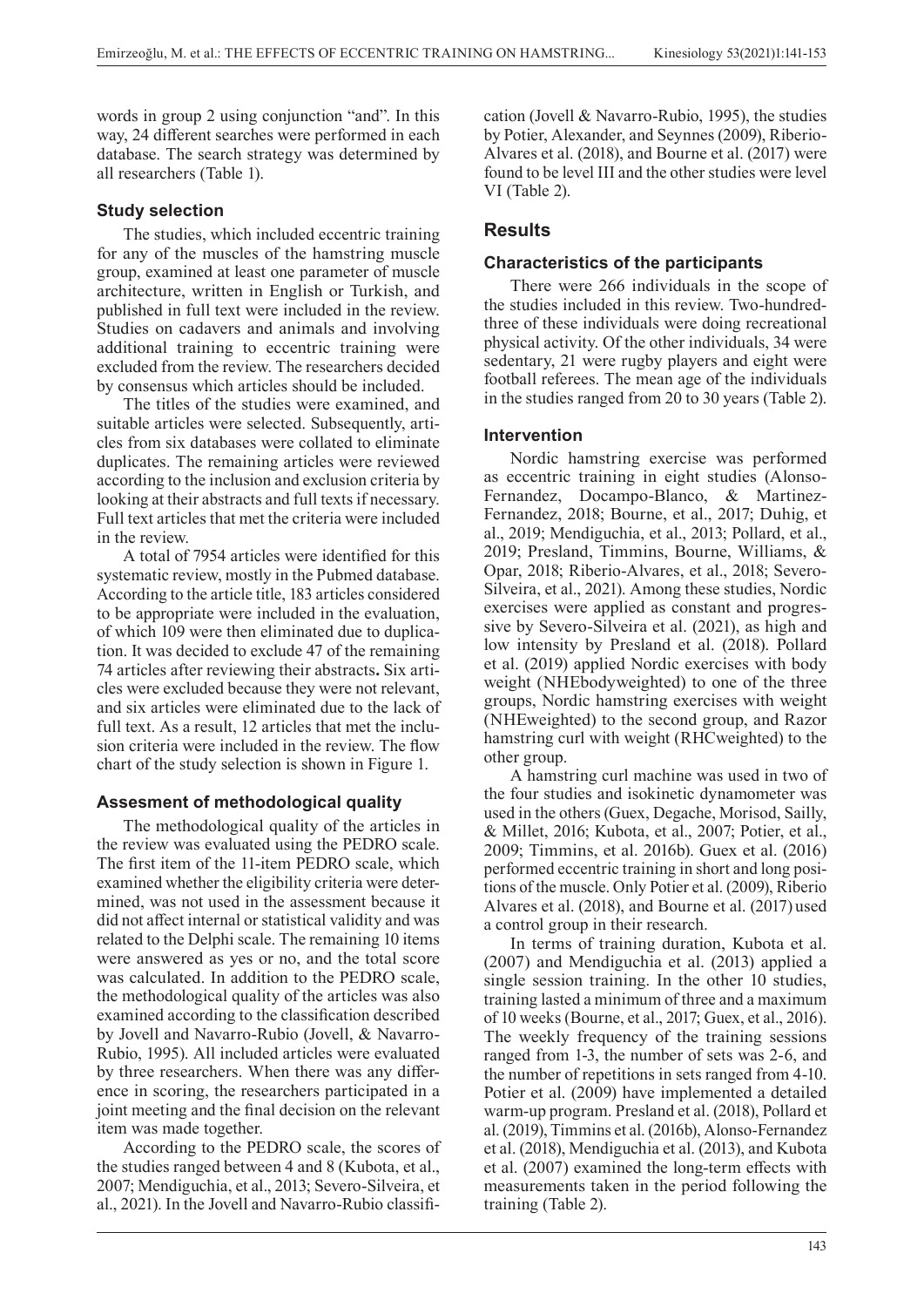|                                                                              |                                                                                                                                        |                                                                                                                                                                                                                                    |                                                       |                                                               | of repetitions<br><b>Total number</b>           |                                                                                                                                                                               |                                      |                                                                                                                                                                                                                                                                                                                                                                                                                                                  | Jovelland<br>Navarro-<br><b>Rubio</b> |
|------------------------------------------------------------------------------|----------------------------------------------------------------------------------------------------------------------------------------|------------------------------------------------------------------------------------------------------------------------------------------------------------------------------------------------------------------------------------|-------------------------------------------------------|---------------------------------------------------------------|-------------------------------------------------|-------------------------------------------------------------------------------------------------------------------------------------------------------------------------------|--------------------------------------|--------------------------------------------------------------------------------------------------------------------------------------------------------------------------------------------------------------------------------------------------------------------------------------------------------------------------------------------------------------------------------------------------------------------------------------------------|---------------------------------------|
| Studies/<br>Design                                                           | Subject (n),<br>age (years)                                                                                                            | Inclusion or exclusion<br>criteria                                                                                                                                                                                                 | Intervention                                          | Duration (week)<br>Frequency (d.<br>Repetitions<br>wk-1) Sets | of repetitions<br>Total number<br>pertraining   | Measurement<br>time                                                                                                                                                           | measures<br>Outcome<br>Muscle        | Main result                                                                                                                                                                                                                                                                                                                                                                                                                                      | <b>Scores</b><br>Pedro                |
| Fernandez et. al<br>Cohort study<br>Alanso-<br>(2018)                        | physical activity<br>(25.2±3.3 yr)<br>recreational<br>participants<br>practicing<br>23 male                                            | limb injury in the past 12<br>-no previous experience<br>-with no history of lower<br>in eccentric training<br>ncluded<br>months                                                                                                   | 半<br>三                                                | 823<br>823<br>844                                             | 462<br>21                                       | at week 1, 9<br>and 13                                                                                                                                                        | МT<br>FL, PA,<br>BFlh                | FL 12.1%, after the 28-d detraining period vs after the<br>MTL 6.6%, after the 28-d detraining period vs after the<br>PA1 9.2%, after the 28-d detraining period vs after the<br>PA $\downarrow$ 14.8%, after the intervention vs baseline (p<.001)<br>FL1 23.9%, after the intervention vs baseline (p<.001)<br>MT1 7.7%, after the intervention vs baseline (p<.001)<br>intervention (p<.001)<br>intervention (p<.001)<br>intervention (p<.05) | $\leq$<br>5                           |
| controlled trials<br>Small-sample<br>Bourne et al.<br>randomized<br>(2017)   | active participants<br>-NHE: n=10, age<br>group:n=10, age<br>21.3±3.7 yr<br>recreationally<br>$21.6 + 3.2$ yr<br>Total: 30<br>-Control | orthopaedic injuries to the<br>cruciate ligament or other<br>hamstring strain, anterior<br>-had no known history of<br>traumatic knee injury.<br>trunk, hips and lower<br>-with no history<br>soft tissue and<br>included<br>limbs | 半<br>NH                                               | $2826$<br>$250$                                               | $(32.3 - 36.3)$<br>$(646 - 726)$<br>34.3<br>686 | baseline, at week<br>5 and 10                                                                                                                                                 | FL, MT, CSA<br>BFlh, BFsh,<br>ST, SM | FL1 mid-training and after the intervention vs baseline in<br>CSA and MT $\uparrow$ after the intervention vs baseline in the<br>difference between eccentric and control groups for<br>eccentric group for all muscles. But, no significant<br>the eccentric group (p<.001)<br>BFIh and SM muscles                                                                                                                                              | Ξ<br>$\circ$                          |
| Cohort study<br>Duhig et al.<br>(2019)                                       | -Eccentric training<br>recreationally<br>active males<br>group: $n=15$ ,<br>$23.7 + 8$ yr<br>Total: 30                                 | injuries to the lower limbs,<br>prior history of hamstring<br>tissue and orthopaedic<br>hips, and trunk with no<br>strain or knee ligament<br>-with no history soft<br>included<br>injury.                                         | 当<br>三                                                | 5 1-5<br>5 1-5<br>6                                           | 198<br>22                                       | Baseline and at<br>5 week                                                                                                                                                     | ΜT<br>FL, PA,<br>BFlh                | FL1 13%, after the intervention vs baseline (p<.001)<br>PA $\downarrow$ 5%, after the intervention vs baseline (p=.001)<br>MT1 7% after the intervention vs baseline (p<.001)                                                                                                                                                                                                                                                                    | $\leq$<br>$\overline{ }$              |
| Cohort study<br>Guex et al.<br>(2016)                                        | SML group: n=11,<br>-LML group: n=11<br>Total: 22 physical<br>age: 27.3±3.9 yr<br>age: 28.4±4.5 yr<br>active subjects                  | -with no traumatological<br>disorders, history of hip<br>or knee pathology or<br>dysfunction<br>included                                                                                                                           | ШË<br>isokinetic dynamometer<br>Eccentric training on | က ကို ကို<br>က လို ကို ထ                                      | 240<br>$\approx$                                | Baseline and at<br>3 week                                                                                                                                                     | FL, PA<br>BFlh                       | FL1 9.3%, after the intervention vs baseline in the LML<br>FL $\uparrow$ 4.9% after the intervention vs baseline in the SML<br>PA← in both groups (p>.05)<br>group (p<.001)<br>group (p<.01)                                                                                                                                                                                                                                                     | $\leq$<br>$\circ$                     |
| prospective trials<br>Nonrandomized<br>Kubota et al.<br>controlled<br>(2007) | 12 healthy young<br>male (age $23.7\pm1.8$<br>$\widetilde{K}$                                                                          | -none were participating<br>in any regular training<br>orthopedic disease<br>-with no history of<br>neuromuscular or<br>included<br>regime                                                                                         | Eccentric training with HCL                           | $\frac{1}{2}$ a $\frac{1}{2}$                                 | 50<br>SO                                        | 3 <sup>rd</sup> and 7 <sup>th</sup> days<br>exercise, and<br>on the 1 <sup>st</sup> , 2 <sup>nd</sup> ,<br>following the<br>immediately<br>following<br>Baseline,<br>exercise | BFlh, BFsh,<br>ST, SM<br>CSA         | CSAt ST proximal region on the 3 <sup>rd</sup> day, middle region<br>CSA <sub>T</sub> BFs distal region on the 2 <sup>nd</sup> and 7 <sup>nd</sup> day after the<br>on the 2 <sup>nd</sup> , 3 <sup>nd</sup> , 7 <sup>th</sup> and immediately after (p<.003) after<br>intervention vs baseline (p<.003)<br>the intervention vs baseline<br>CSA <- BFIh and SM                                                                                   | $\overline{>}$<br>4                   |

Table 2. The subjects and characteristics of the studies included in this review 144*Table 2. The subjects and characteristics of the studies included in this review*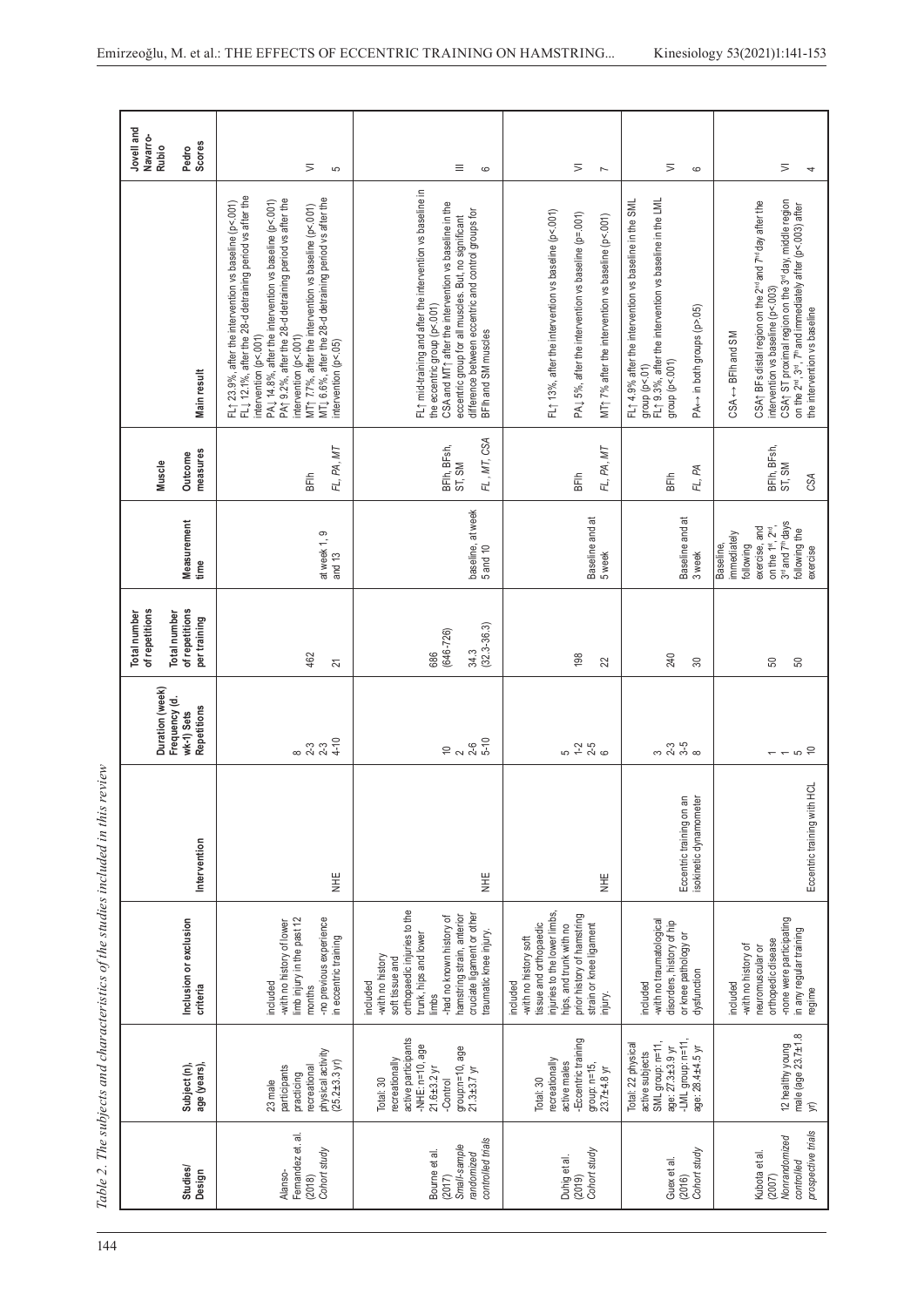|                                                                                   |                                                                         |                                                                                                                  |               | Duration (week)                            | of repetitions<br>Total number                |                                                     | Muscle              |                                                                                                                                                                                                                                                                                                                                                                                                                                                                                                                                                                                                                                                                                                                                                                                                                                                                                                                                                                                                                                                                                                      | Jovell and<br>Navarro-<br>Rubio |
|-----------------------------------------------------------------------------------|-------------------------------------------------------------------------|------------------------------------------------------------------------------------------------------------------|---------------|--------------------------------------------|-----------------------------------------------|-----------------------------------------------------|---------------------|------------------------------------------------------------------------------------------------------------------------------------------------------------------------------------------------------------------------------------------------------------------------------------------------------------------------------------------------------------------------------------------------------------------------------------------------------------------------------------------------------------------------------------------------------------------------------------------------------------------------------------------------------------------------------------------------------------------------------------------------------------------------------------------------------------------------------------------------------------------------------------------------------------------------------------------------------------------------------------------------------------------------------------------------------------------------------------------------------|---------------------------------|
|                                                                                   | age (years),<br>Subject (n),                                            | Inclusion or exclusion<br>criteria                                                                               | Intervention  | Frequency (d.<br>Repetitions<br>wk-1) Sets | of repetitions<br>Total number<br>pertraining | Measurement<br>time                                 | measures<br>Outcome | Main result                                                                                                                                                                                                                                                                                                                                                                                                                                                                                                                                                                                                                                                                                                                                                                                                                                                                                                                                                                                                                                                                                          | Scores<br>Pedro                 |
| prospective trials<br>Nonrandomized<br>Mendiguchia<br>et al. (2013)<br>controlled | 8 male national-<br>$29.50 + 4.72$ yr)<br>referees (age<br>level soccer | 12 months -if they were<br>egs or back in the past<br>-with no injury to their<br>unsuitable for MRI<br>included | 当<br>三        | $-50$                                      | $\overline{4}$<br>$\overline{4}$              | within 3 minutes<br>Baseline, after<br>and 72 hours | BF, ST, SM<br>CSA   | dominant and nondominant BFsh respectively (p=.035,<br>CSA←→ ST, SM, BFlh after with in 3 minutes and 72<br>CSA130% and 64% after 72 hours vs baseline for<br>CSA1 36%, after with in 3 minutes vs baseline for<br>nondominant BFsh (p=.025)<br>hours vs baseline<br>$p = 015$                                                                                                                                                                                                                                                                                                                                                                                                                                                                                                                                                                                                                                                                                                                                                                                                                       | ⋝<br>4                          |
|                                                                                   | -NHEbodyweight:<br>30 recreationally<br>active males                    | included                                                                                                         |               |                                            |                                               |                                                     |                     | FL← in the NHEbodyweight and RHCweighted groups<br>FL1 15.12% 2nd week vs baseline in the NHEweighted<br>FL1 15.63% 3rd week vs baseline in the NHEweighted<br>FL1 15.93% 6th week vs baseline in the NHEweighted<br>FL1 18.47% 5th week vs baseline in the NHEweighted<br>FL1 15.12% 4th week vs baseline in the NHEweighted<br>FL1 9.94% 1stweek vs baseline in the NHEweighted<br>FL1 11.82% 3rd week vs post-intervention in the<br>FL1 7.68% 2nd week vs post-intervention in the<br>FL1 12.6% 2nd week vs post-intervention in the<br>FL $\downarrow$ 8.93% 4th week vs post-intervention in the<br>$FLL$ 8.35% 3rd weekvs post-intervention in the<br>FL1 8.40% 1st week vs post-intervention in the<br>FL← in the RHCweighted groups (p>.05)<br>NHEbodyweighted group (p<.001)<br>NHEbodyweighted group (p<.05)<br>NHEbodyweighted group (p<.05)<br>NHEweighted group (p<.001)<br>NHEweighted group (p<.001)<br>Throughout the intervention<br>Detraining periods:<br>group (p<.001)<br>group (p<.001)<br>group (p<.001)<br>group (p<.001)<br>group (p<.001)<br>group $(p<.001)$<br>(p > 05) |                                 |
|                                                                                   | n=10, age 24±4 yr)<br>-NHEweighted:                                     | lower limbs (including<br>with no injury to the                                                                  |               | $6 + 240$<br>$-240$                        | 128                                           | throughout the<br>Weekly                            | <b>BFlh</b>         | FL $\downarrow$ 15.4% 4th week vs post-intervention in the<br>NHEweighted group (p<.001)<br>NHEweighted group (p<.001)                                                                                                                                                                                                                                                                                                                                                                                                                                                                                                                                                                                                                                                                                                                                                                                                                                                                                                                                                                               | ⋝                               |
| Cohort study<br>et al. (2019)                                                     | n=10, age 23±3 yr<br>n=10, age 24±4 yr<br>-RHCweighted:                 | the hamstrings), wrist,<br>or back in the past 18<br>months                                                      | 当<br>三<br>RHC |                                            | $\infty$                                      | and detraining<br>periods (4 wk)<br>intervention    | FL, PA, MT          | $MT \leftrightarrow$ in the three groups (p>0.05)<br>PA⇔ in the three groups (p>0.05)                                                                                                                                                                                                                                                                                                                                                                                                                                                                                                                                                                                                                                                                                                                                                                                                                                                                                                                                                                                                                | $\overline{ }$                  |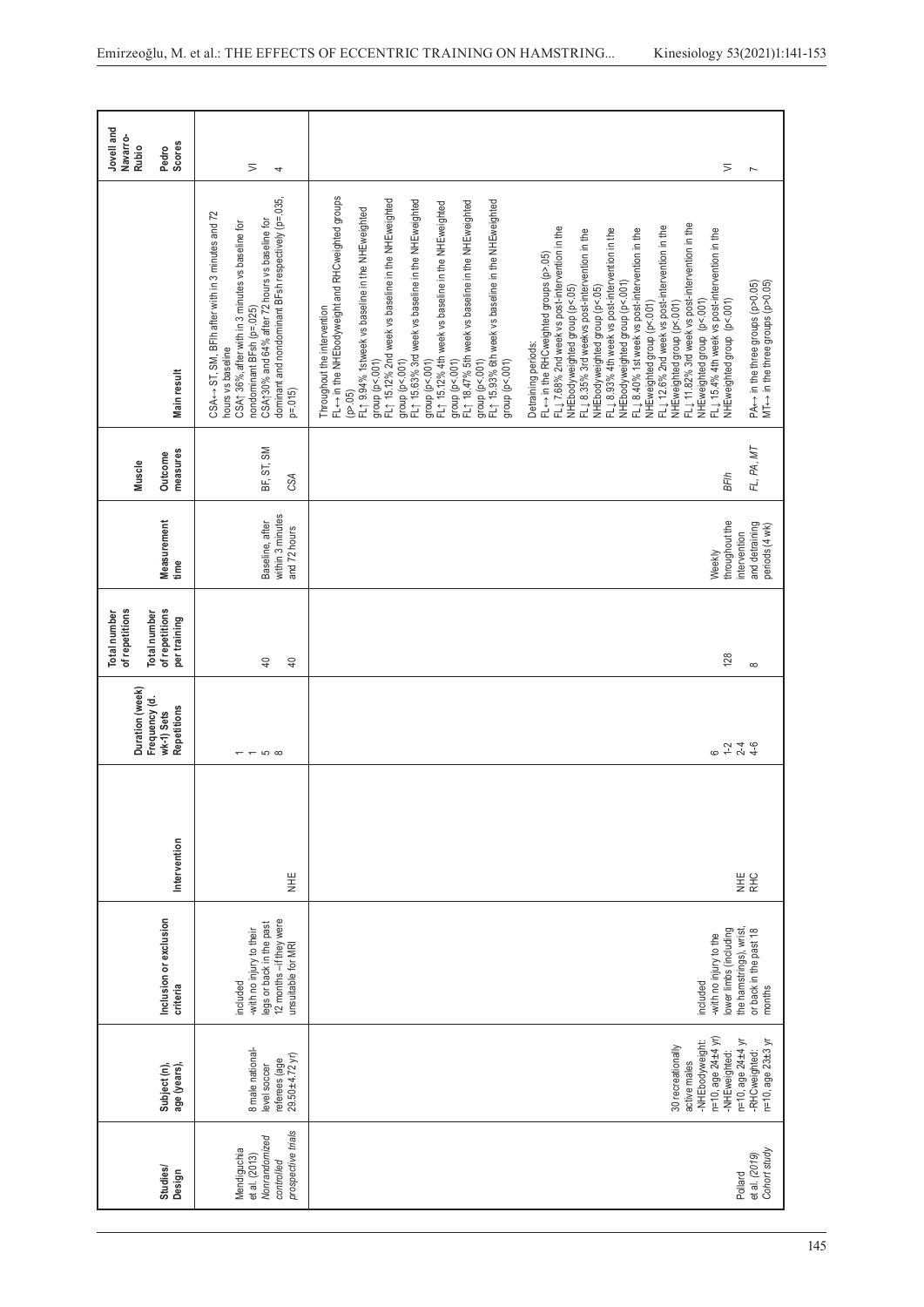| Jovell and<br>Navarro-<br>Rubio                       | <b>Scores</b><br>Pedro             | Ξ<br>မာ                                                                                                                                                                                                                                                                                                                                                                                                                                                              | $\overline{>}$<br>$\overline{ }$                                                                                                                                                                                                                                                                                                                                                                                                                                                                                                                                                                                                                                                                                                                                                                                                                                                                                                                                                                                                                                                                                                                                                                                                                                                                                                                                                                                                                                                      |
|-------------------------------------------------------|------------------------------------|----------------------------------------------------------------------------------------------------------------------------------------------------------------------------------------------------------------------------------------------------------------------------------------------------------------------------------------------------------------------------------------------------------------------------------------------------------------------|---------------------------------------------------------------------------------------------------------------------------------------------------------------------------------------------------------------------------------------------------------------------------------------------------------------------------------------------------------------------------------------------------------------------------------------------------------------------------------------------------------------------------------------------------------------------------------------------------------------------------------------------------------------------------------------------------------------------------------------------------------------------------------------------------------------------------------------------------------------------------------------------------------------------------------------------------------------------------------------------------------------------------------------------------------------------------------------------------------------------------------------------------------------------------------------------------------------------------------------------------------------------------------------------------------------------------------------------------------------------------------------------------------------------------------------------------------------------------------------|
|                                                       | Main result                        | FL <- when comparing the control group to the eccentric<br>FL← the control group (p=0.09) but, 1 16.7% after the<br>groups (p=.38) but, $\uparrow$ 6.47% in the control group and $\downarrow$<br>2.92% in the eccentric group after the intervention vs<br>FL1 33%, after the intervention vs baseline (p<.01)<br>PA $\leftrightarrow$ in either the control (p=.22) or the eccentric<br>intervention vs baseline (p<.001<br>baseline (p<.001)<br>$group (p = 11).$ | FL 1 20.43% and 19.22% 3* week vs baseline (p<.001)<br>FL 1 22.10% and 21.11 4* week vs baseline (p<.001)<br>FL 1 22.10% and 20.41% 5* week vs baseline (p<.001)<br>FL 1 23.37% and 23.88% 6* week vs baseline (p<.001)<br>Unless otherwise stated, ratios and p values stated for<br>PA ←→after 2 <sup>nd</sup> week vs post intervention but ↑ 14.85%<br>PA ↓14.70% and 16.39% 5™week vs baseline (p<.001)<br>PA← 6™week vs baseline, but ↓ 13.57 (p>.05) in HI<br>FL $\uparrow$ 16.2% and 18.53% 2 <sup>nd</sup> week vs baseline (p<.05)<br>PA $\leftrightarrow$ 2 <sup>nd</sup> and 3 <sup>nd</sup> week vs baseline, but $\downarrow$ 11.14 % and<br>PA 114.57% and 14.50% 2 <sup>nd</sup> and 3 <sup>rd</sup> week vs baseline<br>PA 114.85% and 16.53 4 <sup>th</sup> week vs baseline (p<.001)<br>PA 118.21 6 <sup>th</sup> week vs baseline (p<.001) in LI group<br>PA $\leftrightarrow$ 1st week vs baseline, but $\downarrow$ 7.12% and 9.17%<br>FL + 1 <sup>st</sup> week vs baseline, but 1 10.41% and 10%<br>FL 119.90% and 17.84% after 4 <sup>th</sup> week vs post-<br>PA1 18.50% and 18.89% after 4 <sup>th</sup> week vs post<br>FL 17.35% and 15.2% after 2 <sup>nd</sup> week vs post-<br>MT<-> both groups and all time<br>HI and LI groups respectively<br>intervention (p=.016, p=.003)<br>14.32% (p>.05) in HI group<br>and 16.53 (p=.06, p=.09)<br>intervention (p<.001)<br>intervention p<.001)<br>(p<.05) in LI group<br>(p > 0.5)<br>(p > 05)<br>dho.fo |
| Muscle                                                | measures<br>Outcome                | FL, PA<br>BFlh                                                                                                                                                                                                                                                                                                                                                                                                                                                       | FL, MT, PA<br><b>BFlh</b>                                                                                                                                                                                                                                                                                                                                                                                                                                                                                                                                                                                                                                                                                                                                                                                                                                                                                                                                                                                                                                                                                                                                                                                                                                                                                                                                                                                                                                                             |
|                                                       | Measurement<br>time                | Baseline and at<br>8 week                                                                                                                                                                                                                                                                                                                                                                                                                                            | training and at 2<br>and 4 weeks of<br>weekly during<br>detraining                                                                                                                                                                                                                                                                                                                                                                                                                                                                                                                                                                                                                                                                                                                                                                                                                                                                                                                                                                                                                                                                                                                                                                                                                                                                                                                                                                                                                    |
| of repetitions<br><b>Total number</b><br>Total number | of repetitions<br>pertraining      | 576                                                                                                                                                                                                                                                                                                                                                                                                                                                                  | 36,66<br>$\stackrel{+}{=}$ $\stackrel{+}{=}$<br>$\frac{11}{28}$                                                                                                                                                                                                                                                                                                                                                                                                                                                                                                                                                                                                                                                                                                                                                                                                                                                                                                                                                                                                                                                                                                                                                                                                                                                                                                                                                                                                                       |
| Duration (week)<br>Frequency (d.                      | Repetitions<br>wk-1) Sets          | $\infty$ က က $\infty$                                                                                                                                                                                                                                                                                                                                                                                                                                                | $\ddot{\Xi}$ is $\alpha$ $\ddot{\phi}$ is $\ddot{\Xi}$<br>$4 - 6$<br>$1 - 2$<br>$\Box$ $\circ$                                                                                                                                                                                                                                                                                                                                                                                                                                                                                                                                                                                                                                                                                                                                                                                                                                                                                                                                                                                                                                                                                                                                                                                                                                                                                                                                                                                        |
|                                                       | Intervention                       | Eccentric training with HCM                                                                                                                                                                                                                                                                                                                                                                                                                                          | \<br>∃                                                                                                                                                                                                                                                                                                                                                                                                                                                                                                                                                                                                                                                                                                                                                                                                                                                                                                                                                                                                                                                                                                                                                                                                                                                                                                                                                                                                                                                                                |
|                                                       | Inclusion or exclusion<br>criteria | -they had any pre-existing<br>-if they performed regular<br>musculoskeletal injuries<br>weight training to their<br>or medical conditions<br>imiting their ability to<br>lower limbs<br>excluded<br>exercise                                                                                                                                                                                                                                                         | hand, or wrist injury in the<br>-with no history of lower<br>limb, hamstring, back,<br>previous 36 months<br>included                                                                                                                                                                                                                                                                                                                                                                                                                                                                                                                                                                                                                                                                                                                                                                                                                                                                                                                                                                                                                                                                                                                                                                                                                                                                                                                                                                 |
|                                                       | Subject (n),<br>age (years)        | n=11, age:29.6±1.2<br>-eccentric training<br>-control group:<br>age:27±0.8 yr<br>group: $n=11$ ,<br>22 subjects<br>$\overline{\phantom{a}}$                                                                                                                                                                                                                                                                                                                          | HINHE: n=10, age<br>LINHE: n=10, age<br>20 recreationally<br>active males<br>$22.2 + 2.6$ yr<br>$22.3 + 3.2$ yr                                                                                                                                                                                                                                                                                                                                                                                                                                                                                                                                                                                                                                                                                                                                                                                                                                                                                                                                                                                                                                                                                                                                                                                                                                                                                                                                                                       |
|                                                       | Studies/<br>Design                 | controlled trials<br>Small-sample<br>randomized<br>Potier et al<br>(2009)                                                                                                                                                                                                                                                                                                                                                                                            | Presland et al<br>Cohort study<br>(2018)                                                                                                                                                                                                                                                                                                                                                                                                                                                                                                                                                                                                                                                                                                                                                                                                                                                                                                                                                                                                                                                                                                                                                                                                                                                                                                                                                                                                                                              |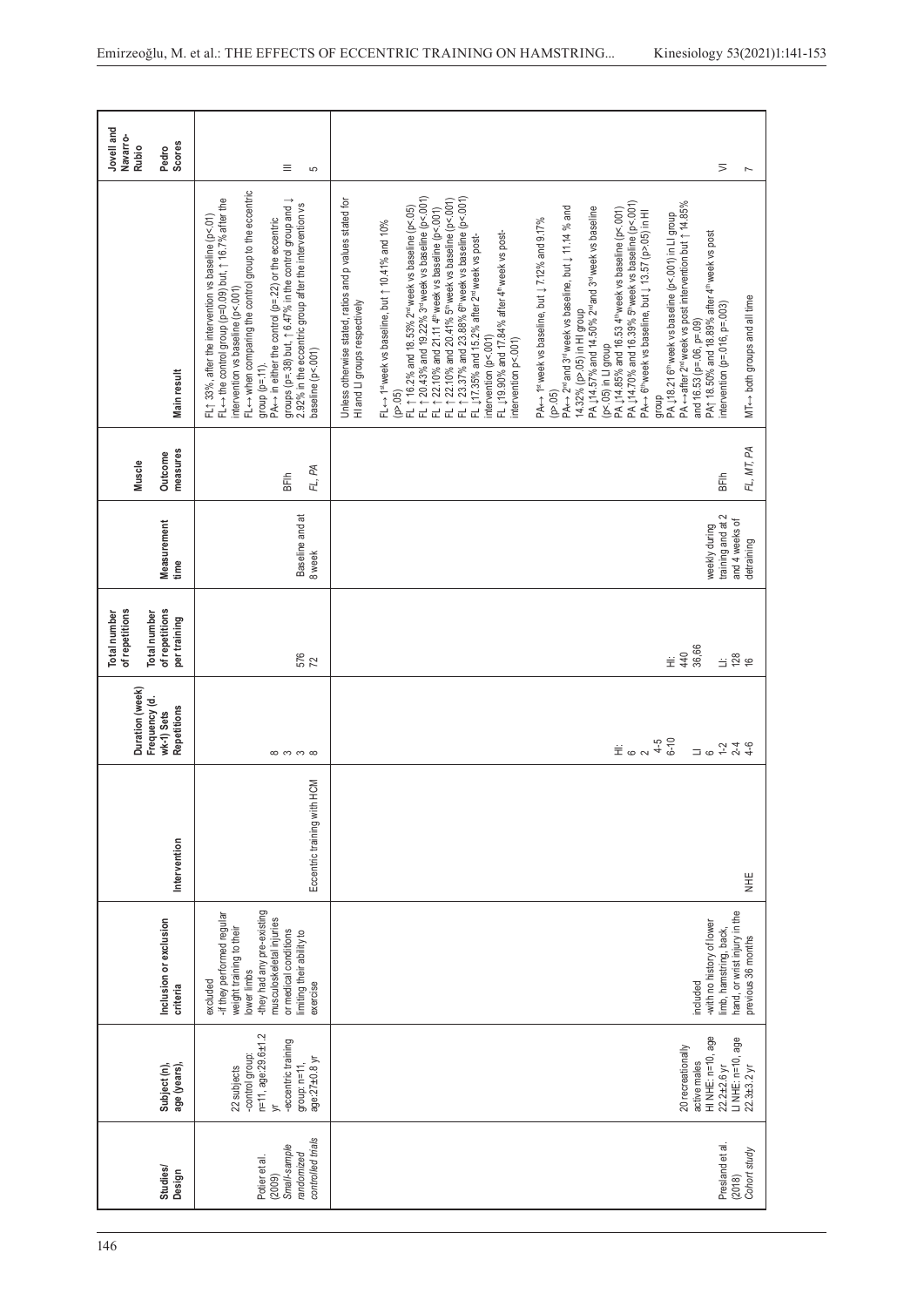| Studies/<br>Design                                                                        | age (years),<br>Subject (n),                                                                                                                          | Inclusion or exclusion<br>criteria                                                                                                                                                                                                                                                                                                                           | Intervention | Duration (week)<br>Frequency (d.<br>Repetitions<br>wk-1) Sets | of repetitions<br>of repetitions<br><b>Total number</b><br><b>Total</b> number<br>pertraining | Measurement<br>time       | measures<br>Outcome<br>Muscle | Main result                                                                                                                                                                                                                                                                                                                                                                                             | Jovell and<br>Navarro-<br><b>Scores</b><br>Rubio<br>Pedro |
|-------------------------------------------------------------------------------------------|-------------------------------------------------------------------------------------------------------------------------------------------------------|--------------------------------------------------------------------------------------------------------------------------------------------------------------------------------------------------------------------------------------------------------------------------------------------------------------------------------------------------------------|--------------|---------------------------------------------------------------|-----------------------------------------------------------------------------------------------|---------------------------|-------------------------------|---------------------------------------------------------------------------------------------------------------------------------------------------------------------------------------------------------------------------------------------------------------------------------------------------------------------------------------------------------------------------------------------------------|-----------------------------------------------------------|
|                                                                                           |                                                                                                                                                       |                                                                                                                                                                                                                                                                                                                                                              |              |                                                               |                                                                                               |                           |                               |                                                                                                                                                                                                                                                                                                                                                                                                         |                                                           |
| Small-sample<br>Alvares et al.<br>randomized<br>controlled<br>Riberio<br>(2018)<br>trials | training group:<br>age:26±2.7 y<br>active young<br>group: $n=10$ ,<br>20 physical<br>23.7±3.3 yr<br>$n=10$ , age:<br>-eccentric<br>-control<br>adults | -history of lower limb<br>previous 12 months<br>considered a risk or<br>-history of previous<br>-users of nutritional<br>a limiting factor for<br>maximal exercise;<br>anabolic steroids.<br>injury with in the<br>-musculoskeletal<br>hamstring strain<br>supplements or<br>throughout life;<br>cardiovascular<br>respiratory, or<br>conditions<br>excluded | HE<br>NHE    | $6 - 10$<br>4 U W                                             | 23.25<br>186                                                                                  | Baseline and<br>at 4 week | FL, PA, MT<br>BFlh            | MT $\leftrightarrow$ after the intervention vs baseline (p<.05)<br>PA, 17% after the intervention vs baseline<br>FL1 22% after the intervention vs baseline<br>MT $\leftrightarrow$ in the control group (p>.05)<br>$PA \leftrightarrow$ in the control group (p>.05)<br>$FL \leftrightarrow$ in the control group (p>.05)<br>(p < 05)<br>(p < 0.5)                                                     | Ξ<br>6                                                    |
| Cohort study<br>Silveira et al.<br>Severo-<br>(2021)                                      | age 25.2±3.34<br>age 27.2±3.26<br>$-PTG: n=10,$<br>$-CTG$ : n=11<br>21 rugby<br>players<br>ζĹ,<br>$\overline{v}$                                      | injury in the posterior<br>-noncompliance with<br>before the beginning<br>thigh up to 6 months<br>that could impair the<br>the full NHE training<br>execution of NHE or<br>injury or any illness<br>-history of muscle<br>sokinetic testing<br>musculoskeletal<br>of the study<br>excluded<br>program<br>-current                                            | HE<br>NHE    | ö<br>Umado<br>Ö<br>E ∞ ∾ √<br>$6 - 10$                        | 28.5-30.5<br>456-488<br>PTG:<br>CTG:<br>10.5<br>168                                           | Baseline and<br>at 8 week | FL, PA, MT<br>BFlh            | FL1 10.15%, after the intervention vs baseline<br>MT1 6.61%, after the intervention vs baseline<br>MT <sub>1</sub> 7.56%, after the intervention vs baseline<br>FL1 7.44%, after the intervention vs baseline<br>PA $\leftrightarrow$ after the intervention vs baseline in the<br>in the CTG ( $p = .001$ )<br>in the CTG (p<.001)<br>in the PTG (p<.001)<br>in the PTG (p<.001)<br>both group (p>.05) | $\overline{>}$<br>$\infty$                                |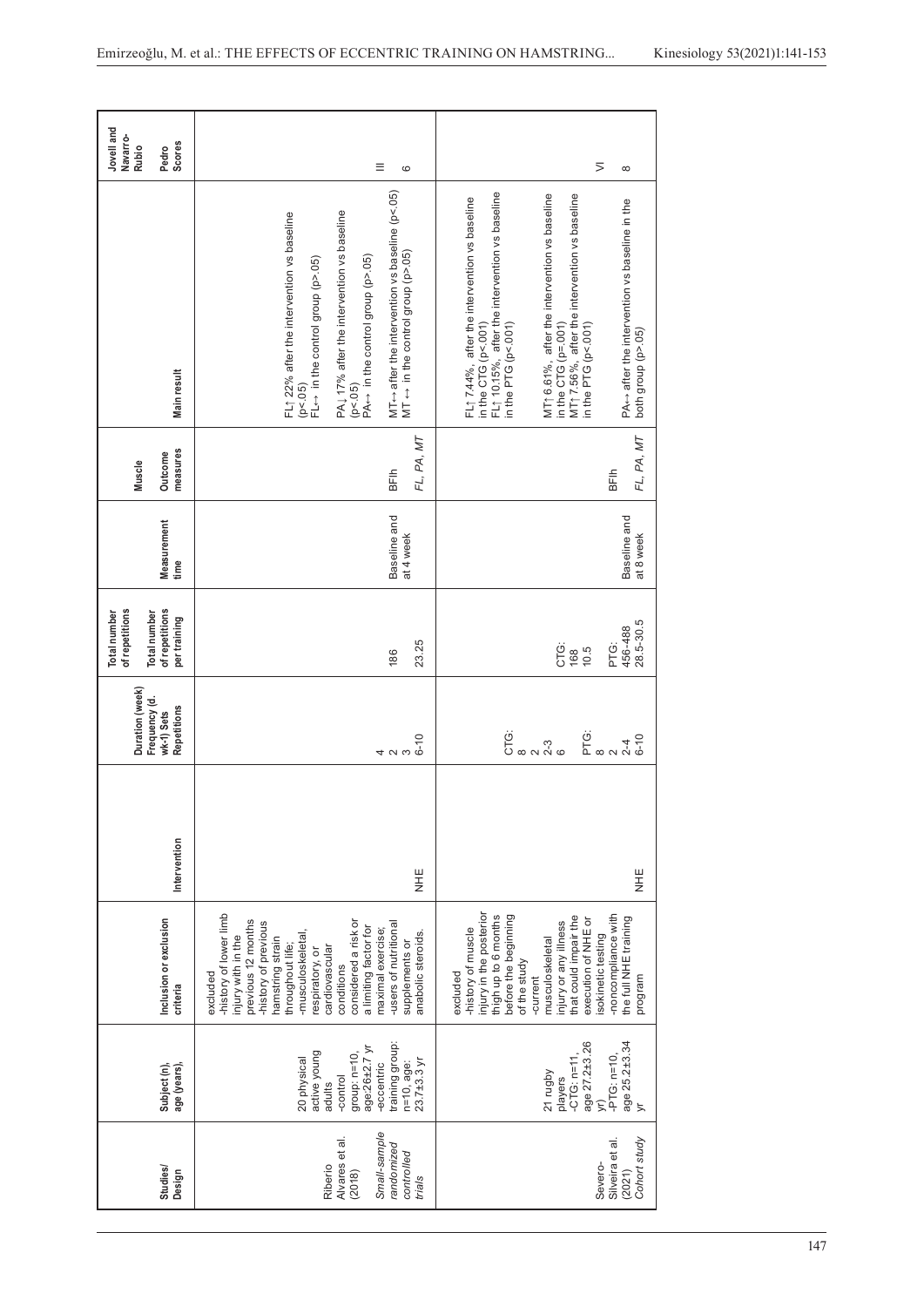| Studies/<br>Design                       | age (years),<br>Subject (n),                                                                                  | Inclusion or exclusion<br>criteria                                            | Intervention                                      | Duration (week)<br>Frequency (d.<br>Repetitions<br>wk-1) Sets | of repetitions<br><b>Total number</b><br>of repetitions<br><b>Total number</b><br>per training | Measurement<br>time                                                                                                                         | measures<br>Outcome<br>Muscle                         | Main result                                                                                                                                                                                                                                                                                                                                                                                                                                                                        | Jovell and<br>Navarro-<br>Scores<br>Rubio<br>Pedro |
|------------------------------------------|---------------------------------------------------------------------------------------------------------------|-------------------------------------------------------------------------------|---------------------------------------------------|---------------------------------------------------------------|------------------------------------------------------------------------------------------------|---------------------------------------------------------------------------------------------------------------------------------------------|-------------------------------------------------------|------------------------------------------------------------------------------------------------------------------------------------------------------------------------------------------------------------------------------------------------------------------------------------------------------------------------------------------------------------------------------------------------------------------------------------------------------------------------------------|----------------------------------------------------|
| Timmins et al.<br>Cohort study<br>(2016) | $(n=14, 21.2 \pm 2.7)$<br>training group<br>recreationally<br>active male<br>Eccentric<br>Total: 28<br>years) | the past 12 months<br>lower limb injury in<br>-with no history of<br>included | eccentric training on an<br>sokinetic dynamometer | $4 - 6$<br>$2 - 3$<br>$6 - 8$                                 | 34.23<br>582                                                                                   | d of detraining<br>again after 28<br>baseline; and<br>and 42 of the<br>days 14, 21,<br>intervention<br>prebaselin,<br>and then<br>at 28 day | $FL, PA, MT$   $MT \leftrightarrow (p > .05)$<br>BFlh | PA<- but 18% after the 28-d detraining period<br>FL1 11.69%, after the 28-d detraining period<br>FL $\uparrow$ 16.39%, 42 <sup>nd</sup> day vs baseline (p<.001)<br>FL↑ 14.83%, 14 <sup>th</sup> day vs baseline (p<.001)<br>FL↑ 15.09%, 21*'day vs baseline (p<.001)<br>PA L 9.68%, 14th day vs baseline (p<.05)<br>PA i 8.28%, 21ªday vs baseline (p<.05)<br>PA i 7.54%, 42ª' vs baseline (p<0.05)<br>vs after the intervention ( $p$ <.001)<br>vs $42nd$ day (p>.05)<br>0% MVIC | ⋝                                                  |
|                                          | SML: short muscle length. ST: semitendinosus. vr: vears.                                                      |                                                                               |                                                   |                                                               |                                                                                                |                                                                                                                                             |                                                       | .ML: long muscle length, Ll: low intensity, MRI: magnetic resonance imaging, MT: muscle thickness, NHE: nordic hamstring exercise, PA: pennation angle, PTG: progressive training group RHC: razor hamstring curl, SM: semimem<br>Note. ↑: increase, ↓: decrease, ← +: no significant change, BFIh: biceps femoris Inceps femoris short head, CSA: cross-sectional area, CTG: constant training group, FL: fiber length, HCM: hamstring cult machine, HI: high i                   |                                                    |

#### **Outcome measurement**

All articles included at least one parameter for muscle architecture. In this context, FL, PA and MT of BFlh were examined in seven studies (Alonso-Fernandez, et al., 2018; Duhig, et al., 2019; Pollard, et al., 2019; Presland, et al. 2018; Ribeiro-Alvares, et al. 2018; Severo-Silveira, et al., 2021; Timmins, et al., 2016b). In two of these studies B-mode ultra sonography system (Vividi; GE Medical Systems, Fairfield, CT; with a linear-array probe GE 8L; frequency: 13 MHz; depth: 6 cm; width: 4 cm, analysis through the Image J software; National Institutes of Health, USA) was used for imaging (Ribeiro-Alvares, et al. 2018; Severo-Silveira, et al., 2021). In both studies, measurements were taken from the midpoint of the distance between the ischial tuberositas and the upper limit of the fibular head.

In the other five studies, images were taken with an ultrasound with different characteristics (2D, B-mode ultrasound device; frequency: 12 MHz, depth: 8 cm, field of view: 14-47 mm; GE Healthcare Vividi, Wauwatosa) and evaluated with MicroDicom software V.0.7.8 Bulgaria (Alonso-Fernandez, et al., 2018; Duhig, et al., 2019; Pollard, et al., 2019; Presland, et al. 2018; Timmins, et al., 2016b). Using the same device and software as those researchers, Bourne et al. (2017) investigated the BFlh FL in their studies. In these six studies, meas urements were taken from the midpoint of distance between the ischial tuberositas and the popliteal line.

In two of the studies FL and PA were evalu ated (Guex, et al., 2016; Potier, et al., 2009). Potier et al. (2009) evaluated biceps femoris architecture with the Esaote Technos Plus device at 13 MHz, with ultrasound probe of 41 mm (LA424 14 8, Genova, Italy) without specifying whether it was short or long head. Guex et al. (2016) examined the BFlh muscle architecture with the SSD-2000 device (ALOKA, Tokyo, Japan) with the probe 42 mm linear array transducer, 10 MHz wave frequency. Mendiguchia et al. (2013) and Kubota et al. (2007) evaluated the CSA of all hamstring muscles in their studies using the 1.5-T whole-body imager with surface phased-array coils (Magnetom Avanto; Siemens, Erlangen, Germany, Magnetom Symphony; Siemens-Asahi Medical Technologies, Tokyo, Japan). Kubota et al. (2007) took measure ments from the proximal, middle, and distal parts of the muscles. Bourne et al. (2018) evaluated the CSA of BFsh, ST and SM muscles using a 3-Tesla (Siemens TrioTim, Germany) imaging system with a spinal coil.

All researchers using ultrasound in their studies placed the subjects prone with the hip in a neutral position (Alonso-Fernandez, et al., 2018; Bourne, et al., 2018; Duhig, et al., 2019; Guex, et al.,2016; Pollard, et al., 2019; Potier, et al., 2009; Presland,

SML: short muscle length, ST: semitendinosus, yr: years.

short muscle length, ST: semitendinosus, yr: years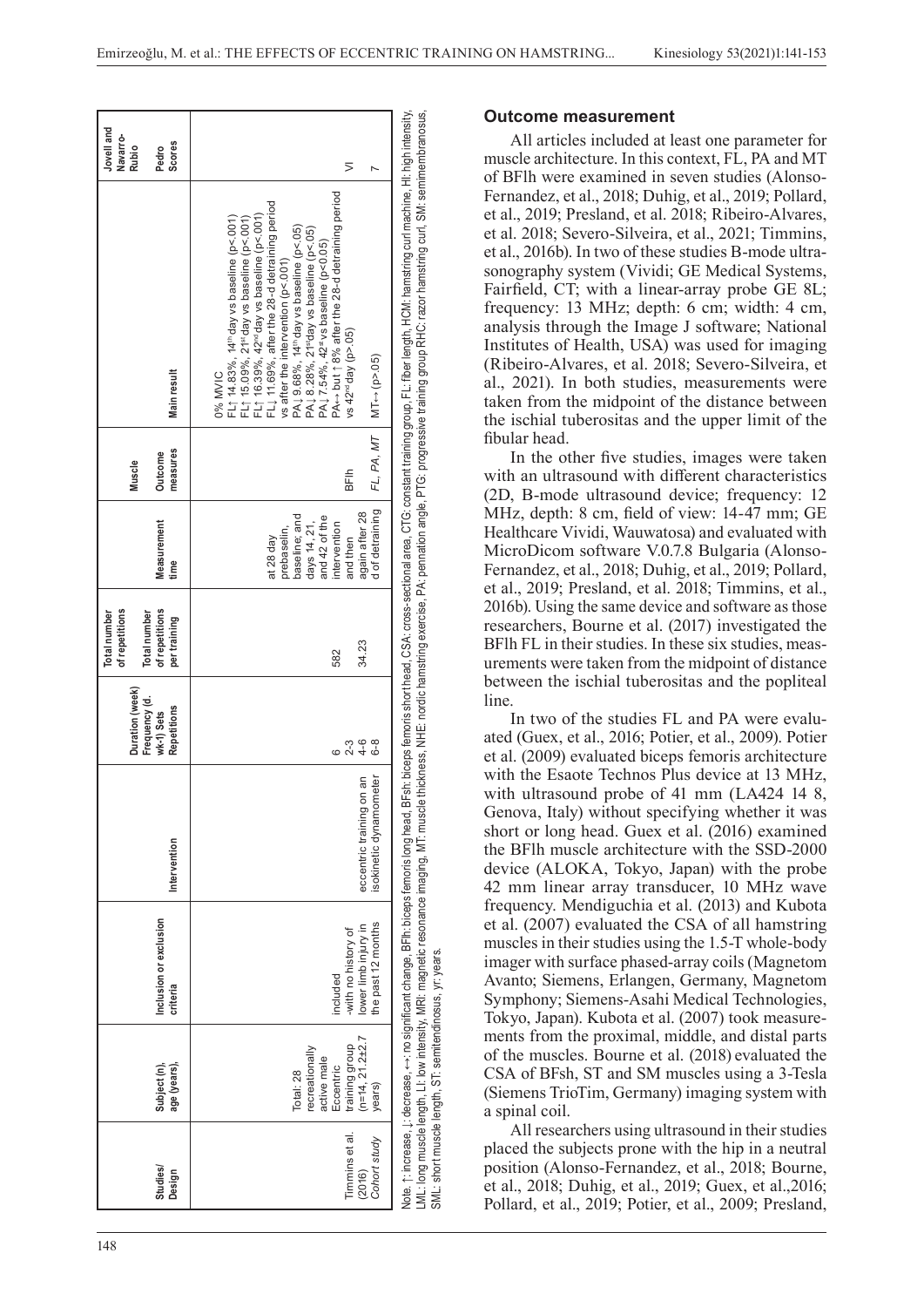et al. 2018; Ribeiro-Alvares, et al. 2018; Severo-Silveira, et al., 2021; Timmins, et al., 2016b). Researchers using MRI in their measurements positioned the subjects supine (Kubota, et al., 2007; Mendiguchia, et al., 2013). Mendiguchia et al. (2013) and Bourne et al. (2017) obtained images with the knees extended, whereas Kubota et al. (2007) took measurements of the knees in flexion.

### **Fiber length**

Researchers evaluating the same muscle architecture parameters with the same device found that BFlh FL increased after training. Duhig et al. (2019), Pollard et al.(2019), and Alonso-Fernandez et. al.(2018) reported that five, six and eight weeks of training increased BFlh FL ( $p \le 0.001$ ,  $d = 2.0$ ;  $p \le 0.001$ ,  $d = 1.41$ ;  $p \le 0.001$ ,  $d = 2.28$ , respectively).

Pollard et al. (2019) showed that the training providing a significant increase in FL between the groups was NHEweighted and that there was no significant change in the NHEbodyweighted and RHCweighted groups. Presland et al.(2018) showed that both high and low intensity eccentric training increased BFlh FL. In another study, Timmins et al. (2016b) examined FL in the second and third weeks of a 6-week training program and at the end of the training; FL showed a significant increase in the second, third and sixth weeks in the measurements of 0%, 25%, 50% and 75% of the maximum voluntary isometric contraction ( $p$ <.05, d = 2.65-2.98).

Riberio Alvares et al.(2018) and Severo-Silveira et al.(2021) used US with different frequency and depth characteristics and evaluated BFlh FL in their studies. An increase in FL was determined after four and eight weeks of training. Severo-Silveira et al.(2021) showed that there was an increase in both groups but this increase was higher in the progressive training group (PTG) than the constant training group (CTG) ( $p<.001$ ,  $d=0.29$ ;  $p<.001$ ,  $d=0.35$ , respectively).

Potier et al. (2009) evaluated FL with different devices and found a significant increase after eight weeks of training. Guex et al. (2016) and Bourne et al.(2017) reported an increase in BFlh FL after the shortest and longest training programs of three and ten weeks, respectively. Similarly, Bourne et al.(2007) showed that FL increased in the fifth and tenth weeks of eccentric training ( $p < 001$ ,  $d = 1.39$ ;  $p < .001$ ,  $d = 2.17$ , respectively). Guex et al. (2016) explained that the eccentric training applied in the long position of the muscle increased the FL more than the training in the short position.

Potier et al.(2009), Riberio Alvares et al.(2018), and Bourne et al. (2007) stated that there was no significant change in FL in the control groups.

During the post-training follow-up, Pollard et al. (2019) reported that FL was significantly reduced in the NHEweighted group at the first, second, third and fourth weeks after the training

compared to the measurements taken at the end of six weeks of training. This significant change was also observed in the NHEbodyweighted group at weeks 2, 3 and 4 after training. There was no significant change in the RHCweighted group. Similar to the findings reported by Pollard et al. (2019), Timmins et al. (2016b) and Alonso-Fernandez et al. (2018) reported that FL decreased four weeks after training compared to the measurements taken at its end (Table 2).

# **Pennation angle**

With the exception of the study by Bourne et al. (2007), the PA was also evaluated in all nine studies examining FL (Alonso-Fernandez, et al., 2018; Duhig, et al., 2019; Guex, et al.,2016; Pollard, et al., 2019; Potier, et al., 2009; Presland, et al. 2018; Ribeiro-Alvares, et al. 2018; Severo-Silveira, et al., 2021; Timmins, et al., 2016b). Presland et al. (2018) reported a significant decrease in PA in both low- and high-intensity groups during the six-week training period. This significant decrease started to occur in the second and fourth weeks of the program in the groups receiving low intensity (LI) and high intensity (HI) training, respectively. The HI training group showed no significant change after six weeks of training compared to baseline.

The decrease in the PA after four, five and eight weeks of eccentric training was reported by Riberio Alvares et al. (2018), Duhig et al. (2019)  $(p=0.01, d=0.52)$ , and Alonso-Fernandez et al.  $(2018)$  (p<.001, d=2.3), respectively. Timmins et al. (2016b) found that the PA decreased significantly at 0% maximum voluntary contraction in the second week of training, but this decrease occurred in the sixth week of training for all contraction intensities. The highest decrease in 0% maximum voluntary contraction measurements taken during the training period was in the second, third and sixth week, respectively.

Polard et al. (2019) stated that the PA decreased in the NHEweighted group during training, but this was not significant. There was no change in the NHEbodyweighted and RHCweighted groups during this six-week period.

Severo Silveira et al. (2018) reported that the PA did not change significantly in either the CTG or PTG group after eight weeks of training. In a similar study, Potier et al. (2009) reported no significant change in PA after eight weeks of training. Guex et al. (2016) reported that although the PA tended to decrease in the LML group, there was no significant change in either the LML or SML group.

Presland et al. (2018) reported an increase in PA in both HI and LI groups two weeks after the training compared to post-training, but this did not change significantly (HI: p=.060, d=1.75; LI: p=.098, d=1.33). The researchers stated that there was a significant increase in the measure-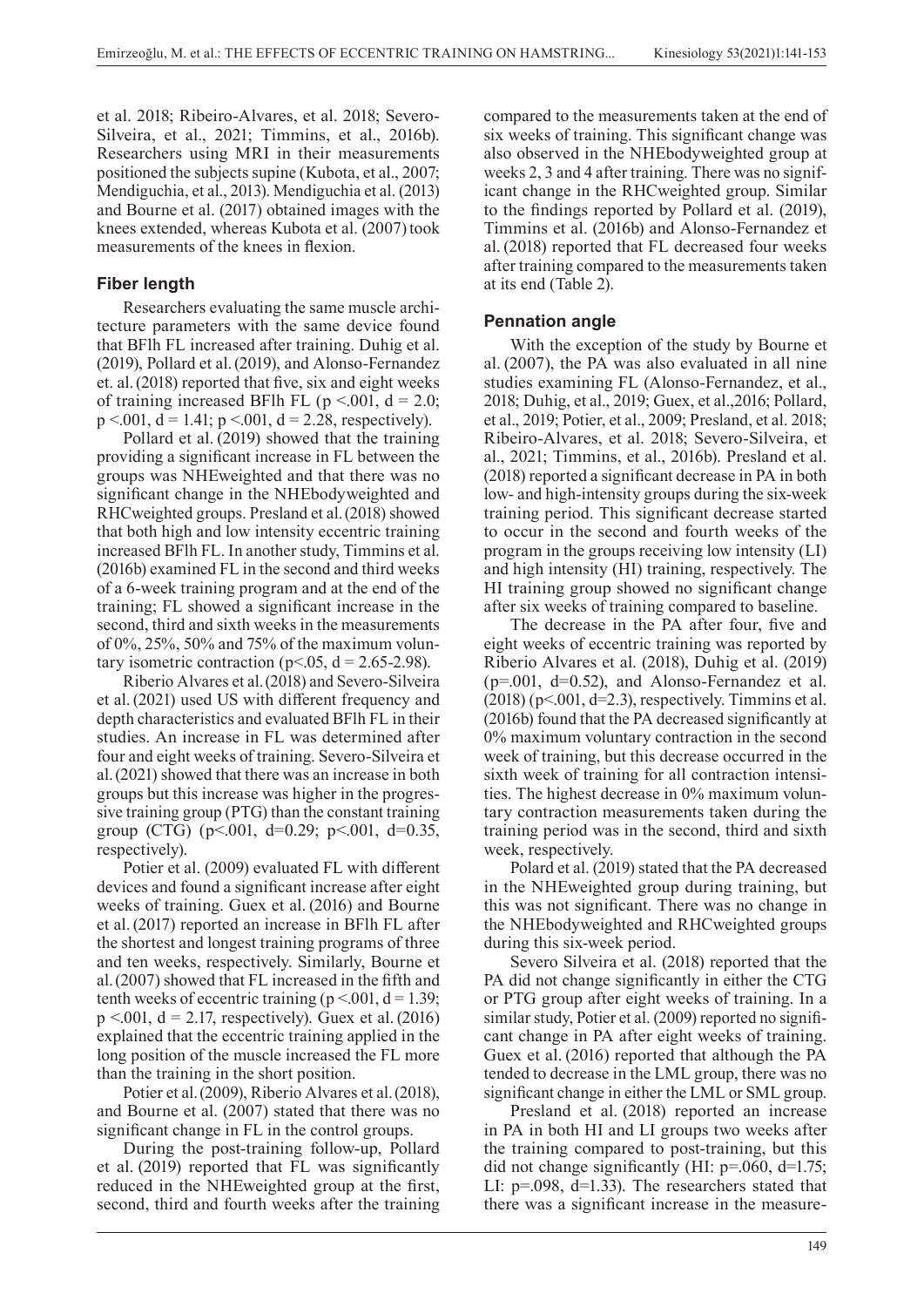ments taken in both groups (HI:  $p=016$ , d=1.83; LI: p=.003, d=1.99) four weeks after the end of training. Similarly, Alonso-Fernandez et al.(2018) found that the PA showed a significant increase  $(p<.001, d=1.36)$  compared to post-training in measurements taken four weeks after training. Polard et al. (2019) stated that the increase in the PA was higher in the NHEweighted group compared to the NHEbodyweighted group at two weeks posttraining, and that these increases were not significant. In the RHCweighted group, there was no change in follow-up after training. In the study conducted by Timmins et al. (2016b), although there was an increase in PA, there was no significant difference between the measurements taken four weeks after training and the measurements taken at its end (Table 2).

### **Muscle thickness**

Of all the studies in this review, MT was examined in eight studies, four of which showed no significant change in MT (Pollard, et al., 2019; Presland, et al. 2018; Ribeiro-Alvares, et al. 2018; Timmins, et al., 2016b). In three of the other studies, BFlh MT increased by approximately 8% (Alonso-Fernandez, et al., 2018; Duhig, et al., 2019; Severo-Silveira, et al., 2021). Severo Silveira et al. (2021) showed an increase after training in both CTG and PTG groups (CTG: p=.001, d=0.60; PTG: =p<.001, d=0.54). Bourne et al. (2017) stated that training increased the thickness of ST and SM muscles and this increase was the highest in ST. It was also reported that the increase in BFsh muscle thickness was higher than in BFlh.

Alonso-Fernandez et al. (2018) reported that MT decreased significantly four weeks after training compared to post-training (Table 2).

### **Cross sectional area**

Only three of the studies in this review examined CSA. Mendiguchia et al. (2013) reported that the CSA of BFlh, ST and SM muscles did not change when measured within three minutes and 72 hours after training. BFsh muscle increased on the nondominant side in the third minute and increased on both sides after 72 hours. No difference between the dominant and non-dominant sides in all measurements at all times was observed. Similarly, Kubota et al. (2007) found no significant change in BFlh and SM muscles immediately after training, or at days 1, 2, 3, or 7. However, in this study, the CSA was found to be increased in the proximal part of the ST muscle on the third day and in the middle part immediately after training and at days 2, 3 and 7. There was a significant increase in the distal part of BFsh muscle at days 2 and 7 following the training. In the study conducted by Bourne et al. (2017), which had the longest training period, the CSA of the four muscles in the hamstring group

increased after ten weeks of eccentric training. However, similar to the findings of Kubota et al. (2007) and Mendiguchia et al. (2013), the increase in BFlh and SM muscles was not statistically significantly higher compared to that of the control group (Table 2).

# **Discussion and conclusions**

In this systematic review, the effect of eccentric training on the muscle architecture of the hamstring muscles was investigated. Twelve articles in total, the oldest from 2007 and the most recent from 2019, were included in this review. MR was used in two of these articles and the CSA was examined (Kubota, et al., 2007; Mendiguchia, et al., 2013). In nine studies, FL and/or PA and/or MT and/or CSA were examined using ultrasound (Alonso-Fernandez, et al., 2018; Duhig, et al., 2019; Guex, et al., 2016; Pollard, et al., 2019; Potier, et al., 2009; Presland, et al. 2018; Ribeiro-Alvares, et al. 2018; Severo-Silveira, et al., 2021; Timmins, et al., 2016b). Bourne et al. (2017) examined muscle architecture parameters using both MR and ultrasound. The eccentric training programs in all the studies were evaluated in terms of muscle architecture considering similarities and differences.

## **Fiber length**

Fiber length is the most commonly examined muscle architecture parameter in this review. Regardless of duration, frequency, number of sets and number of repetitions in a training session or in total, eccentric training increases FL of the biceps femoris muscle. FL was increased with both twoweek training and ten-week training (Bourne, et al., 2017; Timmins, et al., 2016b). Bourne et al. (2017) did not specify a percentage increase in FL in their study. However, the highest increase in FL, of about 34%, was reported by Potier et al. (2009) with eight weeks of training. This was the first study to show the increase in FL in biceps femoris muscle with eccentric training and is the study with the highest number of repetitions per training session in this review. When examined in terms of the total number of repetitions in the training, Timmins et al. (2016b) implemented a similar intensity and Bourne et al. (2017) conducted a more intensive training compared to Potier et al. (2009). However, the number of repetitions per training session is smaller in these studies. The percentage increase in FL in the Timmins et al.'s (2016b) study is also smallers than that of Potier et al.'s (2009), although it can not be calculated from the Bourne et al.'s (2017) study. Timmins et al. (2016b) reported no clinically significant difference between the measurements taken at the second, third and sixth weeks of training. According to these findings, the increase in FL can be considered to be dependent on the number of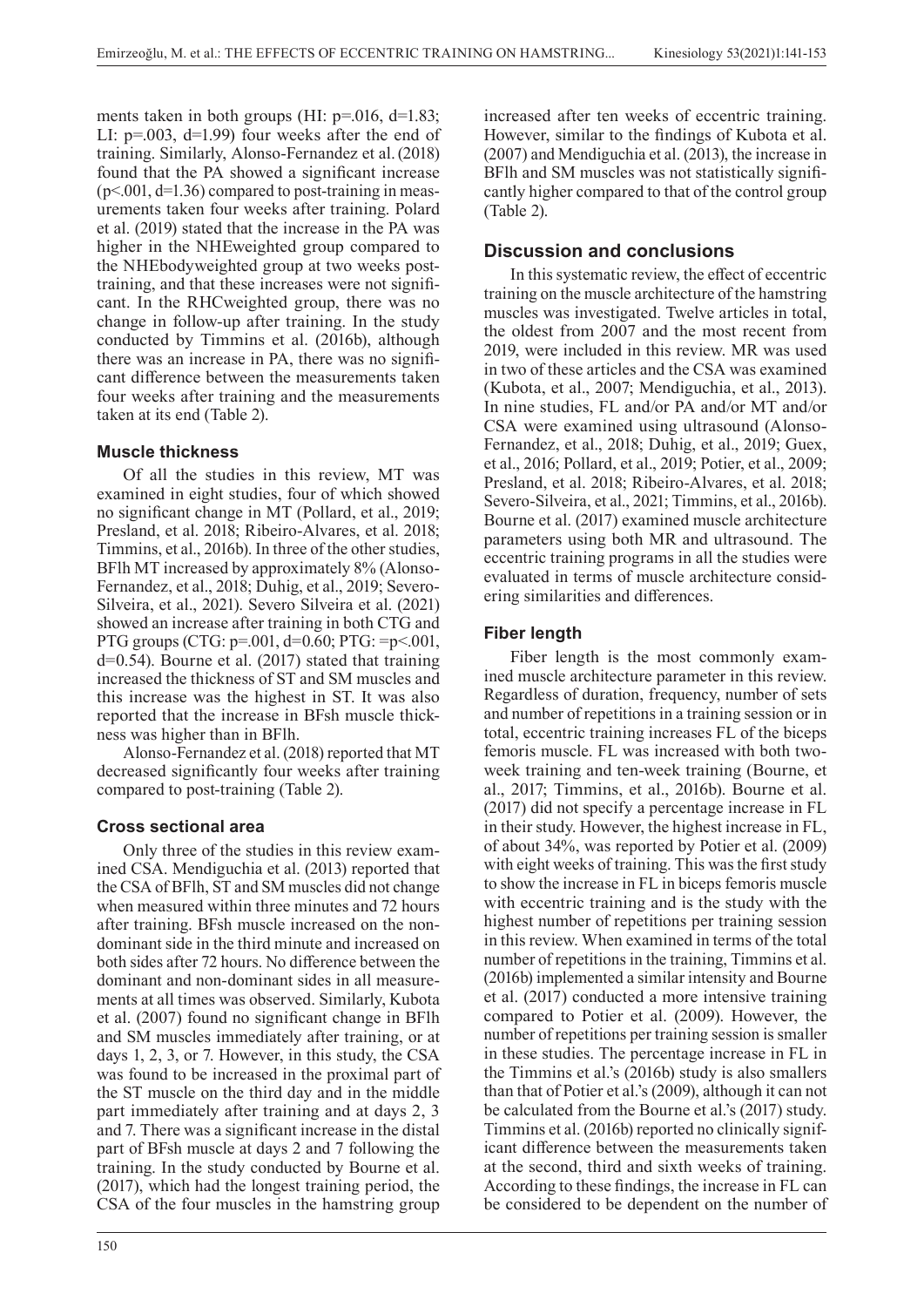repetitions per training session, not the duration of the training program.

Severo Silveira et al. (2018) showed that progressive training leads to a greater increase in FL. However, in the study conducted by Presland et al. (2018), both the HI and LI training were seen to provide a similar increase in FL. Guex et al. (2016) reported that even if the training intensity was the same, when the muscle was trained in the long position, FL increased approximately two-fold compared to training in the short position. It can also be seen in the study conducted by Pollard et al. (2019)—the application method of eccentric training affects FL. Similarly, in a study conducted for the vastus lateralis muscle outside the scope of the study, it was stated that eccentric training provided a greater increase in FL when applied at a faster speed (Stasinaki, Zaras, Methenitis, Bogdanis, & Terzis, 2019).

In the light of this information, it can be said that eccentric training will undoubtedly increase FL, and this increase may vary depending on muscle position, intensity of training, training progression and training method. When the measurements taken during the follow-up period from one week to four weeks after training are examined, the significant decrease in FL shows that the gains obtained will be lost in a short time.

#### **Pennation angle**

With the exception of Bourne et al. (2017), all the researchers investigating FL evaluated the PA. Contrary to the increase in FL, there was a decrease or no significant change in PA with eccentric training.

In the study conducted by Timmins et al. (2016b), although the PA showed a significant decrease in the two-week period of training, it did not continue to decrease in the following four-week period. Alonso-Fernandez et al. (2018) showed that the PA decreased more substantially after eight weeks of training compared to this study. Ribeiro et al. (2018) reported the largest percentage change, although they applied the shortest duration training. The stage of training at which the decrease was more intensive was not stated by Alonso-Fernandez et al. (2018) or Riberio et al. (2018). In the light of the findings in these studies, it can be considered that the PA may not be related to the duration of training, or the number of repetitions per training session or in total. The short or long position of the muscle and the progressive training did not change the PA (Guex, et al., 2016; Severo-Silveira, et al., 2021). However, lower intensity rather than high intensity training was seen to lead to a decrease in the PA (Presland, et al., 2018).

When the PA is examined after training, it can be seen that the decrease obtained in training tended to progress after training. This significant increase

of decrease occurs at the earliest at week four after training. This decrease in PA observed in the posttraining period may be related to the number of repetitions per training, although not to the duration of the training nor the total number of repetitions. A greater number of repetitions per training session may contribute to a longer maintenance of the reduced PA after training.

#### **Muscle thickness**

When the studies included in this review were examined, eccentric training was seen to provide an increase in hamstring MT or did not make any significant change. The increase in MT disappears considerably within four weeks after training (Alonso-Fernandez, et al., 2018). In studies showing an increase in BFlh MT, the duration of training varied between 5-10 weeks. With a training program of only 5 weeks, Duhig et al. (2019) reported a similar increase to that obtained by Alonso-Fernandez et al. (2018) and Severo Silveira et al. (2018). Similarly, although it was performed on different muscles, the thickness of the rectus femoris and vastus lateralis muscles increased significantly after four weeks of eccentric training (6.96% and 5.01%, respectively). However, it was stated that the measurements taken in the 8th and 12th weeks of training did not show a significant difference from the measurements taken in the fourth week (van Dyk, Behan, & Whiteley, 2019). Therefore, the significant increase in MT can be considered not to be primarily related to duration. It was also shown that if the average number of repetitions in each training session is increased, there may be an increase in MT (Alonso-Fernandez, et al., 2018; Bourne, et al., 2017; Duhig, et al., 2019; Severo-Silveira, et al., 2021).

### **Cross sectional area**

In the studies included in this review, the least examined muscle architecture parameter was CSA. Even if eccentric training is performed in a single session, there is a significant increase in the CSA, especially in the BFsh and ST muscles (Kubota, et al., 2007; Mendiguchia, et al., 2013). However, it is difficult to know the minimum duration of training, the number of repetitions per training session and the total number of repetitions that will change the muscle architecture, or to predict how long the gains will continue. This is more complex for BFlh and SM muscles, which did not show significant changes in the studies reviewed.

In this review, it was seen that there are many studies examining the architectural changes in the hamstring muscle group caused by eccentric training. From the architectural point of view, although the muscles in the medial (SM, ST) and lateral (BFlh, BFsh) sections show anatomic similarities to each other, there are architectural differ-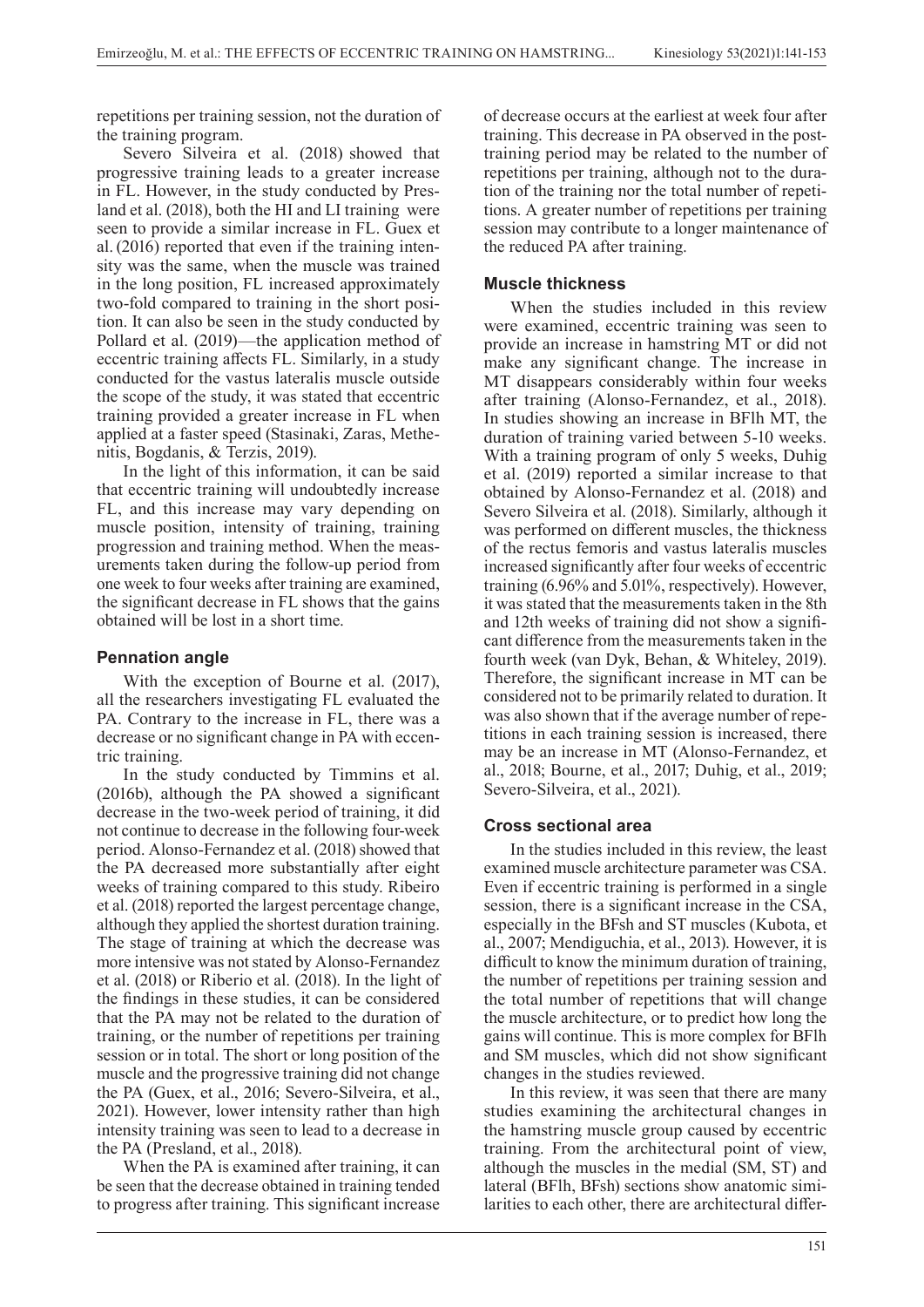ences between the groups. This demonstrates that modeling hamstring muscles as a single muscle is not very accurate (Kellis, Galanis, Natsis, & Kapetanos, 2010; Kellis, Galanis, Kapetanos, & Natsis, 2012). Although the frequency, number of sets or number of repetitions in sets were similar in the some examined studies, muscle architecture changes were different. According to the results of studies, we think that the duration, intensity and method of trainings are important for hamstring muscle architectural parameters. In the light of these few high-quality studies, it can be said that eccentric training leads to an increase in FL and a decrease in PA for the hamstring muscle group. Nevertheless, this effect, expressed for the hamstring muscle group, cannot be generalized to other muscle groups.

Unlike the concentric loading model, the potential for excursion increases after eccentric training.

This, together with the ability of the muscles to transform, may give an idea for preparing muscles for other tasks in the case of excursion, for example, muscle or tendon transfers. Before a muscle with low excursion ability is transferred to a muscle with high excursion ability, FL can be increased by eccentric training. Of course, these views should be proven by further high-quality studies. While developing the training program, not only the gains achieved through training, but also the long-term effects covering the period following the training should be considered.

Another conclusion of this review is that architectural parameters should be evaluated together with functional parameters. With the proven effect on functional change of the architectural parameters, it can be deduced not only for the muscles in this review but also for other muscles of a similar architecture.

#### **References**

- Ahmad, C.S., Redler, L.H., Ciccotti, M.G., Maffulli, N., Longo, U.G., & Bradley, J. (2013). Evaluation and management of hamstring injuries. *American Journal of Sports Medicine*, *41*(12), 2933-2947. doi: 10.1177/0363546513487063
- Al Attar, W.S.A., Soomro, N., Sinclair, P.J., Pappas, E., & Sanders, R.H. (2017). Effect of injury prevention programs that include the Nordic hamstring exercise on hamstring injury rates in soccer players: A systematic review and meta-analysis. *Sports Medicine, 47*(5), 907-916. doi: 10.1007/s40279-016-0638-2
- Alonso-Fernandez, D., Docampo-Blanco, P., & Martinez-Fernandez, J. (2018). Changes in muscle architecture of biceps femoris induced by eccentric strength training with Nordic hamstring exercise. *Scandinavian Journal of Medicine and Science in Sports, 28*(1), 88-94. doi: 10.1111/sms.12877
- Bourne, M.N., Duhig, S.J. Timmins, R.G., Williams, M.D. Opar, D.A. Al Najjar, A., et al. (2017). Impact of the Nordic hamstring and hip extension exercises on hamstring architecture and morphology: Implications for injury prevention. *British Journal of Sports Medicine*, *51*(5), 469-477. doi: 10.1136/bjsports-2016-096130
- Bourne, M.N., Timmins, R.G.,Opar, D.A.,Pizzari, T., Ruddy, J.D., Sims, C., et al. (2018). An evidence-based framework for strengthening exercises to prevent hamstring injury. *Sports Medicine*, *48*(2), 251-267. doi: 10.1007/s40279- 017-0796-x
- Duhig, S.J., Bourne, M.N., Buhmann, R.L., Williams, M.D., Minett, G.M., Roberts, L.A., et al. (2019). Effect of concentric and eccentric hamstring training on sprint recovery, strength and muscle architecture in inexperienced athletes. *Journal of Science and Medicine in Sport*, *22*(7), 769-774. doi: 10.1016/j.jsams.2019.01.010
- Ekstrand, J., Waldén, M., & Hägglund, M. (2016). Hamstring injuries have increased by 4% annually in men's professional football, since 2001: A 13-year longitudinal analysis of the UEFA Elite Club injury study. *British Journal of Sports Medicine*, *50*(12), 731-737. doi: 10.1136/bjsports-2015-095359
- Guex, K., Degache, F., Morisod, C., Sailly, M., & Millet, G.B. (2016). Hamstring architectural and functional adaptations following long vs. short muscle length eccentric training. *Frontiers in Physiology, 7*, 1-9. doi: 10.3389/fphys.2016.00340
- Jovell, A.J., & Navarro-Rubio, M.D. (1995). Evaluation of scientific evidence. *Medicine Clinica,* 105, 740-743.
- Kellis, E. (2018). Intra- and inter-muscular variations in hamstring architecture and mechanics and their implications for injury: A narrative review. *Sports Medicine*, *48*(10), 2271-2283. doi: 10.1007/s40279-018-0975-4
- Kellis, E., Galanis, N., Kapetanos, G., & Natsis, K. (2012). Architectural differences between the hamstring muscles. *Journal of Electromyography and Kinesiology*, *22*(4), 520-526. doi: 10.1016/j.jelekin.2012.03.012
- Kellis, E., Galanis, N., Natsis, K., & Kapetanos, G. (2010). Muscle architecture variations along the human semitendinosus and biceps femoris (long head) length. *Journal of Electromyography and Kinesiology*, *20*(6), 1237-1243. doi: 10.1016/j.jelekin.2010.07.012
- Kubota, J., Ono, T., Araki, M., Torii, S., Okuwaki, T., & Fukubayashi, T. (2007). Non-uniform changes in magnetic resonance measurements of the semitendinosus muscle following intensive eccentric exercise. *European Journal of Applied Physiology*, *101*(6), 713-720. doi: 10.1007/s00421-007-0549-x
- Lieber, R. (2010). *Skeletal muscle, structure, functionand plasticity: The physiological basis of rehabilitation* (3rd ed.). Philadelphia: Lippincott Williams and Wilkins.